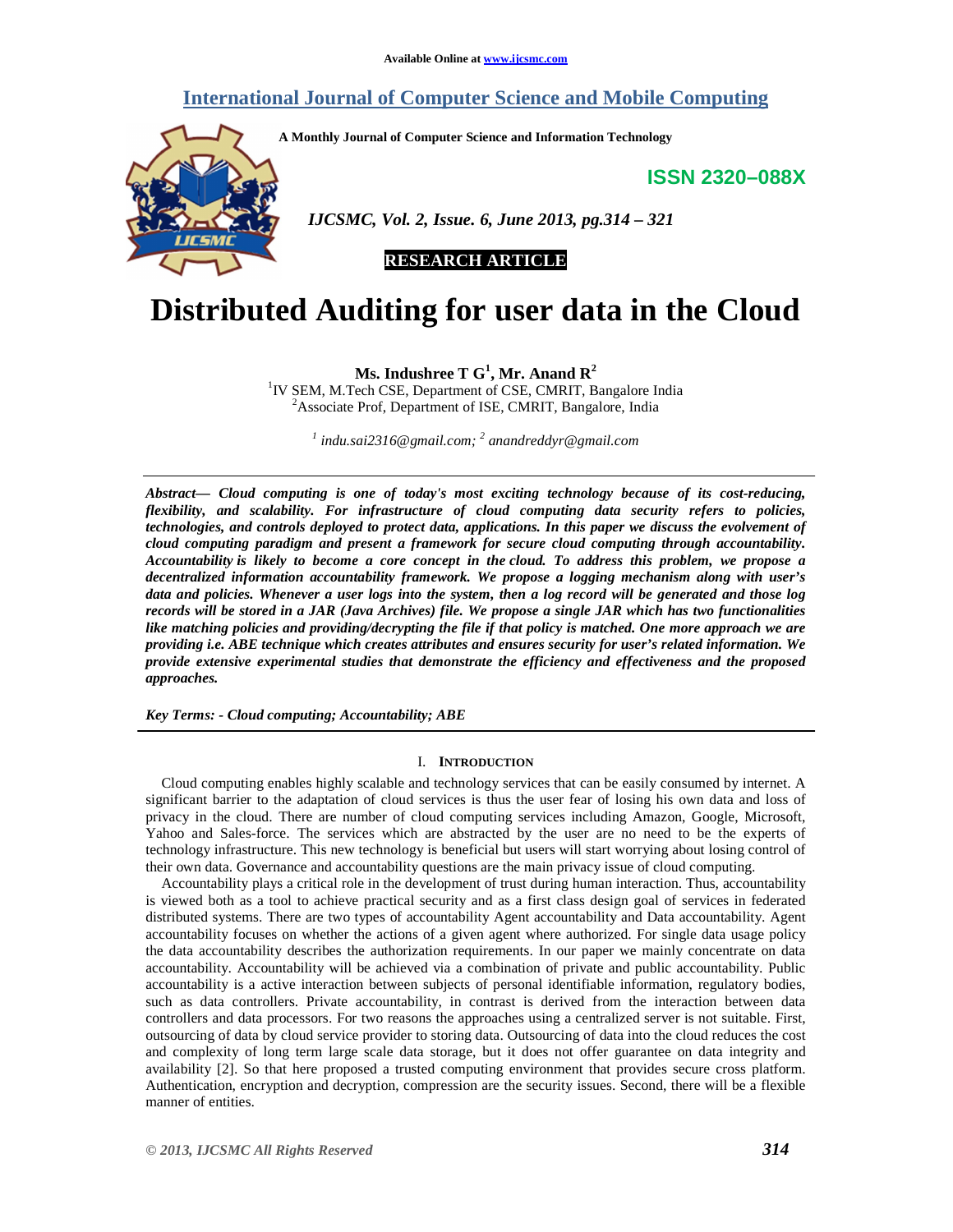To overcome these problems, a new approach has been proposed namely Cloud Information Accountability (CIA). Here it uses Java Archives (JAR) files for automatically log the usage of user's data, it can provide distributed auditing mechanism and also can provide authentication of JAR for the strengthening of user's control, it develops powerful application even after they modify the code and the code of the copied code by the attacker. CIA framework combines the feature of access control, usage control and authentication. In CIA framework they have used a Java Archives (JAR) files which will automatically log t usage of the user data. JAR file includes user's data and their policies. By using this framework it helps to increase the trustiness of cloud. Cloud storage must be handling with full care of security. Cloud security can include access control, usage control and authentication. Considering the above related works cloud security can be provided by using many methods. Among that the most efficient mechanism is providing accountability for cloud data. By using CIA framework it trace the control of data by the data owner. Here the user, who subscribed to a certain cloud service, usually needs to send his data as well associated access control policies to the service provider after the data are received by the cloud service provider, the granted access is given to service provider, such as read, write and copy on the data. Logging and auditing technique is developed to track the data. There are two modes for auditing: push mode and pull mode in the accountability feature. The push mode refers to logs that are periodically sent to data owner. In contrast pull mode refers to retrieving the logs on as a needed basis. We provide the JARs with a central point of contact which forms a link between them and the user in a decentralized logging mechanism. This mechanism also records the error correction information which has been sent any of the JARs. Suppose, if any of the JAR is not able to contact its central point, then access to its enclosed data will be denied.

Images represent a very similar content type for end users and organizations for this reason forthwith they are focusing on image files. These images have been hosted in cloud as part of storage service. In augmentation, our approach also handles personal identifiable information and they have been stored as an image files (they contain an image of any textual content, for example, the SSN stored as a .jpg file)

In our paper, the contributions are as follows

- This is the first time we are proposing a usage of JAR files for the accountability and includes a logging mechanism
- In our architecture we are using decentralized server because it does not require any authentication or storage system.
- Our architecture is platform independent
- In addition to access control, we also provide usage control.

This paper is an extension of our previous conference paper. We have made the following new contributions. In order to strengthen the dependability of our system in case of comprised JRE we integrate oblivious hashing and integrity check. We also updated the log records structure to provide additional guarantees of integrity and authenticity. Second, to recover more possible attack scenario we extended the security analysis. Third, the results of new experiments are reported and provided a thorough evaluation of the system performance.

The rest of the paper is organized by sections: related work will be discussed in section 2. Proposed system is discussed in section 3.Our proposed Implementation is discussed in section 4, Experimental results in section 5, Section 6 describes conclusion and future work.

### II. **BACKGROUND AND RELATED WORK**

Initially we will review related work addressing issues like data sharing in the cloud. User's data are usually processed in remote machines this is the main feature of cloud service. These unknown machines is not owned by the users and they cannot operate also the users will be afraid of losing control of their data in particular health and financial related data[1]. For the wide adoption of cloud services this can become a significant barrier. To overcome this problem they have proposed accountability framework that is going to keep track of data. They have also proposed JAR programmable framework that will trigger authentication whenever there is an access to the data.

There are two main problems that will arise in cloud environment. First is the data which has to be handled will be outsourced [4] and second is entities will enter and exit the cloud in a flexible manner. As a result handling data becomes complex. To address the above problems, they have proposed Cloud Information Accountability framework. This will keep usage of data transparent. There are two main modes for auditing that is push mode and pull mode. The push mode sends the log to the data owner. Whereas pull mode retrieves that log. The data which has to be send by user also contain policies.

They have focused on image files and for the storage purpose they have hosted in the cloud. Personal identifiable information is stored as image files and our approach is going to handle. This is the first time a systematic approach of JAR files has been proposed. The proposed architecture is platform independent. The cloud information accountability has two major components logger and log harmonizer. The logger is the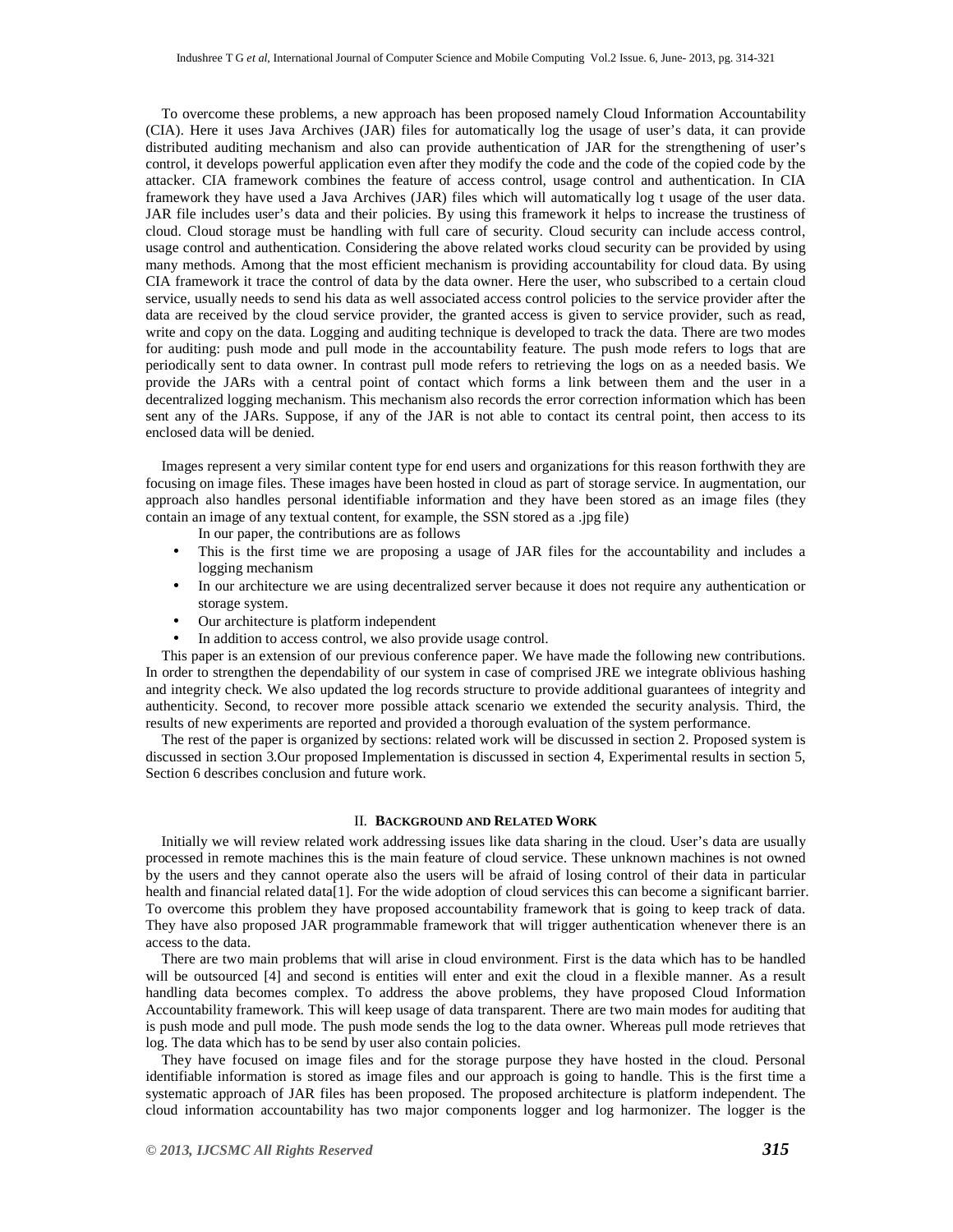component and it is strongly coupled with user data. When the data is accessed it is downloaded and when data is copied it will be copied. The log harmonizer allows the user access to the log files and is responsible to form the central component. Proposed JAR consists of outer and inner JAR and outer JAR will handle authentication of entities which is willing to access the data stored and inner JAR Inner JAR contains the encrypted data.

Our proposed module contains many modules under that log record generation in which records will be generated with the help of logger. This record has four key terms view, download, timed access and location access. Second module is Dependability of JARs, it will prevent two types of attacks first is mechanism of storing the JARs remotely and corrupting it and second attack is running the JAR files by compromising with JRE. Third module is log correctness that is useful in verifying the integrity. The verification is carried out in two main methods. First is by repairing JRE and second is by inserting hash codes that is helpful in calculating hash value [6].

Our related work also concerned with privacy and security issues.

Pearson developed privacy manager [2] and he has also proposed the mechanisms for auditing. The layered architecture has been presented for end to end trust management addressing .In the electronic commerce they investigated accountability as a provable property by the researchers. Usage of policies is proposed by the authors .Accountability based distributed system is designed by the Jagadeesan .The only work proposing a distributed approach to accountability is from Lee and colleagues. Self-defending objects are related to our work. The java based approach has been proposed to prevent privacy leakage from indexing. Proposed an access control and for strongly coupling content using Identity Based Encryption (IBE). For secure data provenance our work looks similar but greatly differs in terms of goals, techniques and application domains. Investigation of usage control is carried out for the extension of current access control mechanisms. They mainly focused on conceptual analysis. Constraints at various level of granularity. These are the issues of privacy and security.

# III. **PROPOSED SYSTEM**

The main aim of the proposed system is to design an accountability framework for modeling a highly scalable cloud environment. This will enables policies in a JAR file. In this project work , the focus is on presenting the proposed technique , a scalable , reliable service model for policies in cloud that uses a logging mechanism and also providing security for the same. It has to show that the proposed system saves the time overhead, in which it won't lose the control of data in the cloud.

The aim to develop logging and auditing technique which satisfy the following requirements.

- 1. Implement CIA framework allowing user to generate keys.
- 2. Implement CIA framework allowing user to mention the access control rules.
- 3. Implement CIA framework to package the data, access rules and a key to a JAR component.
- 4. Every time user access data, log records must be generated, encrypted and stored in log area.
- 5. Implement mechanism to keep the log record safe, to avoid missing records and data corruption.
- 6. Implement a portal for the user to view the access statistics from the log files.

The method supposes the log record to avoid missing records, thereby it provides security for the successful usage of policy in the cloud.



**Figure 1: overview of accountability framework**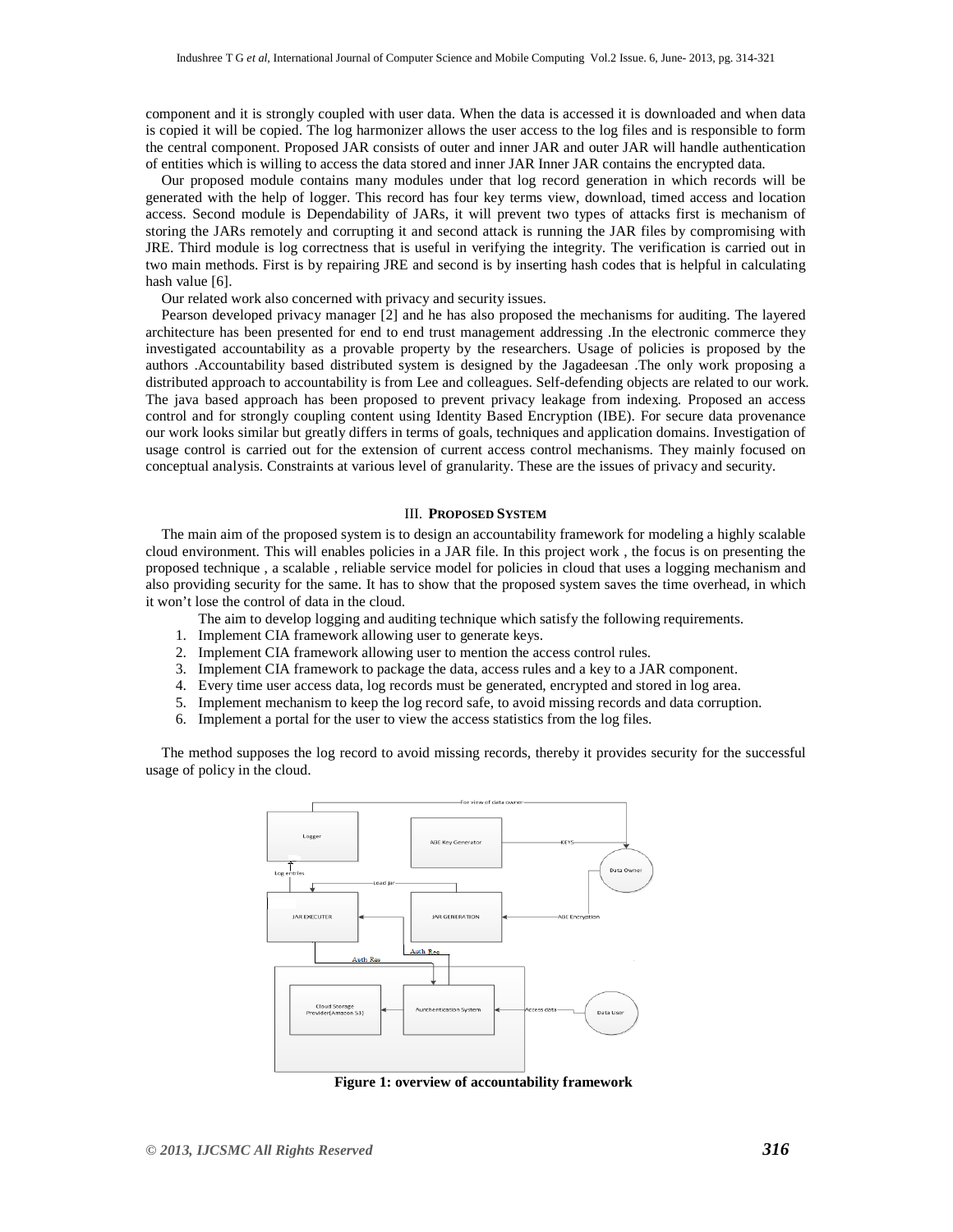The proposed system illustrates that a data owner who is the owner of all related data, accepts a key from a ABE key generator and a logger is responsible for the view of data owner. Logger contains the information of the person who has requested to access the data. The log entities should be initially sent to the logger component. The key which is passed to the data owner will be encrypted using an ABE encryption technique. The

encrypted key will be sent to the JAR which has been generated. The JAR file is loaded to the JAR executer.

The authentication system is provided in which JAR executer will enable authentication request and authentication response to that system. The user of the data will give access to the data if request is valid. The data which is sent to the authentication system will be finally sent to cloud storage provider (Azure).

#### IV. **MODULES DESCRIPTION**

The proposed system consists of following modules.

#### **i) Log Record Generation**

Log records are generated by the logger component. Logging occurs at any access to the data in the JAR, and new log entries are appended sequentially, in order of creation  $LR=$ . Each record  $r_1$  is encrypted individually and appended to the log file. In particular, a log record takes the following form:

 $r_1 = \langle ID \text{ Act}, T \text{ ,} Loc \text{ ,} h((ID \text{ ,} Act \text{ ,} T \text{ ,} Loc)|r_1-1|...|r_1 \text{ , } sig)$ :

Here,  $r_1$  indicates that an entity identified by ID has performed an action Act on the user's data at time T at location Loc. The component h((ID, Act ,T ,Loc $\{r_i-1\}$ ... $|r_1\rangle$  corresponds to the checksum of the records preceding the newly inserted one, concatenated with the main content of the record itself (we use I to denote concatenation). The checksum is computed using a collision-free hash function. The component sig denotes the signature of the record created by the server. If more than one file is handled by the same logger, an additional Obj ID field is added to each record .An example of log record for a single file is shown below.

Example: Suppose that a cloud service provider with ID John, located in Pune , read the image in a JAR file (but did not download it) at 4:52 pm on May 20, 2011. The corresponding log record is

<John, View, 2011-05-29 16:52:30, Pune, 45rftT024g, r94gm30130ff>

#### **ii) JAR File Generation**

The JAR file is generated in which both creates a dynamic and travelling object and to ensure that any access to the user data will trigger authentication and automated logging local to the JAR. These JARs will automatically log the usage of the user data by any entity in the cloud. The access policies will be sent by the users enclosed in JAR file to cloud service provider. The user will create a logger component which is a JAR file, to store its data items using a generated key.

The JAR file includes a set of simple access control rules specifying whether and how the cloud server and possibly other data stakeholders (users, companies) are authorized to access the content itself. Then, the JAR file will be sent to the cloud service provider that he subscribes to authenticate CSP to JAR, we use open SSL based certificate.

#### **iii) Hash Function Creation**

A hash function is any algorithm or subroutine that maps large data sets of variable length to smaller data sets of a fixed length. The values returned by a hash function are called hash values, hash codes, hash sums, checksums or simply hashes.

Hash value plays an important role in correcting the logs. Initially, the hash codes are inserted, which calculate the hash values of the program traces of the modules being executed by the logger component. This helps us detect modifications of the JRE, and are useful to verify if the original code. The integrity checks are carried out using oblivious hashing [6]. OH works by adding additional hash codes into the programs being executed. The hash function is initialized at the beginning of the program, the hash value of the result variable is cleared and the hash value is updated every time there is a variable assignment, branching, or looping.

The hash code captures the computation results of each instruction and computes the oblivious-hash value as the computation proceeds. These hash codes are added to the logger components when they are created. They are present in their JAR. The log harmonizer stores the values for the hash computations. The main functionality of log harmonizer is it forms the central component which allows the user access to log files. The values computed during execution are sent to it by the logger components. To verify the JRE has been tampered, the log harmonizer proceeds to match these values against each other. The execution values will not match, if the JRE is tampered. Additional layers of security are added when OH is added to the logger components. Any tampering of the logger components will also result in the OH values being corrupted.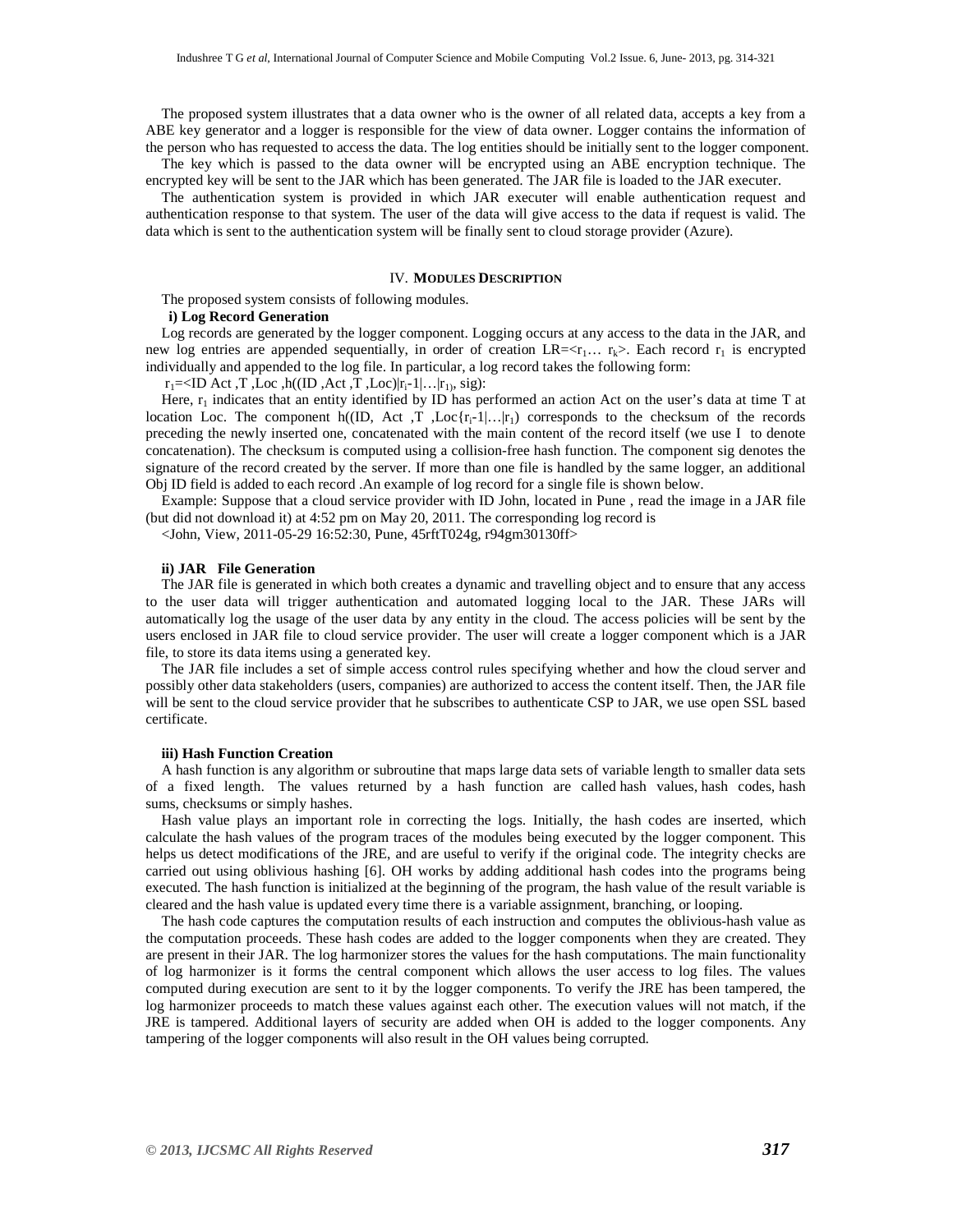

**Figure 2: Oblivious Hash Algorithm** 

#### **iv) ABE Algorithm**

It is a type of public key Encryption in which the public key of a user and the cipher-text are dependent about attributes (e.g. the country he lives, the kind of subscription he has,). In a system the decryption of a cipher-text is possible only if the set of attributes of the user key matches the attributes of the cipher-text. Attribute based encryption can be used for log encryption. Instead of encrypting each part of a log with all the key of all the recipients, it is possible to encrypt the log only with attributes which match recipient's attributes. This primitive can also be used for broadcast encryption in order to decrease the number of key used. Each private key is associated with an access structure that specifies which type of cipher-texts the key can decrypt. We call such a scheme a Key-Policy Attribute-Based Encryption (KP-ABE).

An (Key-Policy) Attribute Based Encryption scheme consists of four algorithms.

**Setup Attributes:** This algorithm is used to set attributes for users. This is a randomized algorithm that takes no input other than the implicit security parameter. It defines a bilinear groupG1 of prime order *p* with a generator *g*, a bilinear map *e* : G1*×*G1*→*G2 which has the properties of bi-linearity, computability, and nondegeneracy. From these attributes public key and master key for each user can be determined. The attributes, public key and master key are denoted as

Attributes-U =  $\{ 1, 2, \ldots N \}$ 

Public key-PK =  $(Y, T_1, T_2, ..., T_N)$ 

Master key-MK =  $(y, t_1, t_2, \ldots, t_N)$ 

Where T I  $\in$  G<sub>1</sub> and ti $\in$ Z*p* are for attribute i,  $1 \le i \le N$ , and Y  $\in$ G<sub>2</sub> is another public key component. We have  $T_{i=gti}$  and  $Y = e(g, g)$ y, y∈Z*p*. While PK is publicly known to all the parties in the system, MK is kept as a secret by the authority party.

**Encryption:** This is a randomized algorithm that takes a message M , the public key PK , and a set of attributes I as input. It outputs the cipher text E with the following format:

 $E = (I, \tilde{E}, \{E_i \in I\})$ 

Where  $\tilde{E} = MY$  s,  $E = T$  *is.* And s is randomly chosen from Z.

**Secret key generation:** This is a randomized algorithm that takes as input an access tree T, the master key MK, and the public key K. It outputs a user secret key SK as follows. First, it defines a random polynomial  $p_i(x)$ for each node I of T in the top-down manner starting from the root node r. For each non-root node j,  $p_i(0) = p$ parent  $(j)(idx(j))$  where parent (j) represents j's parent and idx  $(j)$  is j's unique index given by its parent. For the root node r,pr  $(0) = y$ . Then it outputs SK as follows.

#### **SK ={sk i }i** ∈ **L**

Where L denotes the set of attributes attached to the leaf nodes of T and sk i=g  $p_i(0)/t_i$ .

 **Decryption:** This algorithm takes as input the cipher text **E** encrypted under the attribute set

**I**, the user's secret key **SK** for access tree **T**, and the public key **PK** . It first computes  $e(E_i, sk_i) = e(g_i)$ g )pi(0)s for leaf nodes. Then, it aggregates these pairing results in the bottom-up manner using the polynomial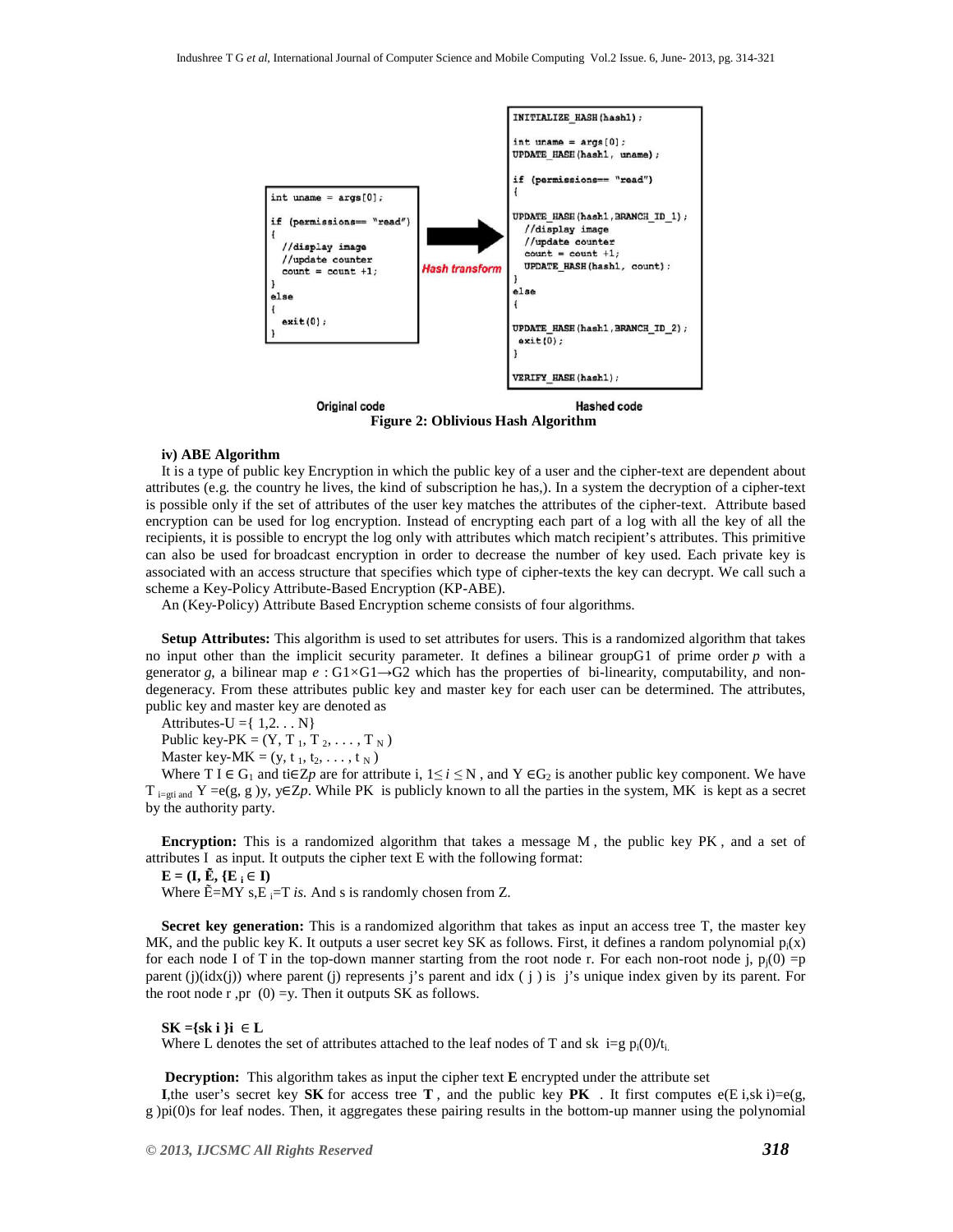interpolation technique. Finally, it may recover the blind factor  $Y s = e(g, g)$  ys and output the message **M** if and only if **I** satisfies **T**

#### **Role of ABE in our Proposed System**

In our proposed system, we are making use of Key policy based ABE. In earlier work, they have implemented IBE technique which was used to set the time. The main disadvantage of IBE in our system is the attributes has not been defined and the images has sent to all registered users. There was no particular group to set access policies. By making use of ABE technique we are going to define attribute and the users who belong to that particular attribute can access the images, others who are not under that particular category cannot access images. By using ABE technique in our system we are providing security and performance will get increased when compare to earlier work.

## V. **IMPLEMENTATIONS**

The proposed system is implemented in windows XP with Pentium IV processor. The design environment is selected in cloud analyst. By making use of single JAR management will become easier and time consumption will become less drastically. So, in our proposed system instead of outer n inner JARs we are making use of single JAR. We are defining attributes in our proposed system. The data users will get registered to that particular attribute in which they belong to. Suppose a data owner wants to send an image. That image can be viewed by particular user who belongs to that designated group. Other group of people cannot access that image. Thereby we are achieving confidentiality, reliability, security. Moreover performance will get increased.

A download chart is designed in order to make out which users have accessed data owner files, how many times accessed, download count, date of downloading. All information will be in that chart. It keeps the record of data owner.

# VI.**EXPERIMENTAL RESULTS**

In the experiments, the log file will be created and the time taken will be examined and also its overhead is measured in the system. The overhead will occur at three points with respect to the time First is during the authentication, second is during encryption of log file and finally during merging those log files. Our architecture is light weight with respect to the storage.

The experiment is conducted on cloud analyst tool. It mainly considers three timing characteristics namely response time, processing time and transmission time. First we need to define user bases, number of data centers and at last we need to access one file. Once the file is uploaded, it's going to create a JAR file. Our experimental results show the time taken to create a log file, time taken to create a JAR file and about encrypting that JAR file.

### **i) Response Time:**

We are going to plot a graph. Along x axis we are considering hours and along y- axis we are considering mille seconds. It's going to take three parameters that is maximum response time in ms, minimum response time in ms and average response time in ms. In first step it's going to give total summary of response time. In second step it's going to give response time with respect to user base and region.

|                              | $Avg$ (ms) | Min (ms) | Max (ms) |
|------------------------------|------------|----------|----------|
| Overall response time:       | 300.00     | 225 11   | 366.06   |
| Data Center processing time: | 0.34       | 0.02     | 0.66     |

| <b>Userbase</b> | $Avg$ (ms) | Min (ms) | Max (ms) |
|-----------------|------------|----------|----------|
| UB1             | 300.45     | 225.11   | 361.63   |
| UB <sub>2</sub> | 298.94     | 231.11   | 364.68   |
| UB3             | 299.32     | 232.62   | 366.06   |
| UB4             | 301.19     | 234.12   | 364.63   |
| UB5             | 300.01     | 225.12   | 363.13   |
| UB6             | 300.09     | 232.61   | 363.11   |

|  |  | <b>Figure 3: Overall Response Time</b> |  |
|--|--|----------------------------------------|--|
|--|--|----------------------------------------|--|

**Figure 4: Response Time by Region**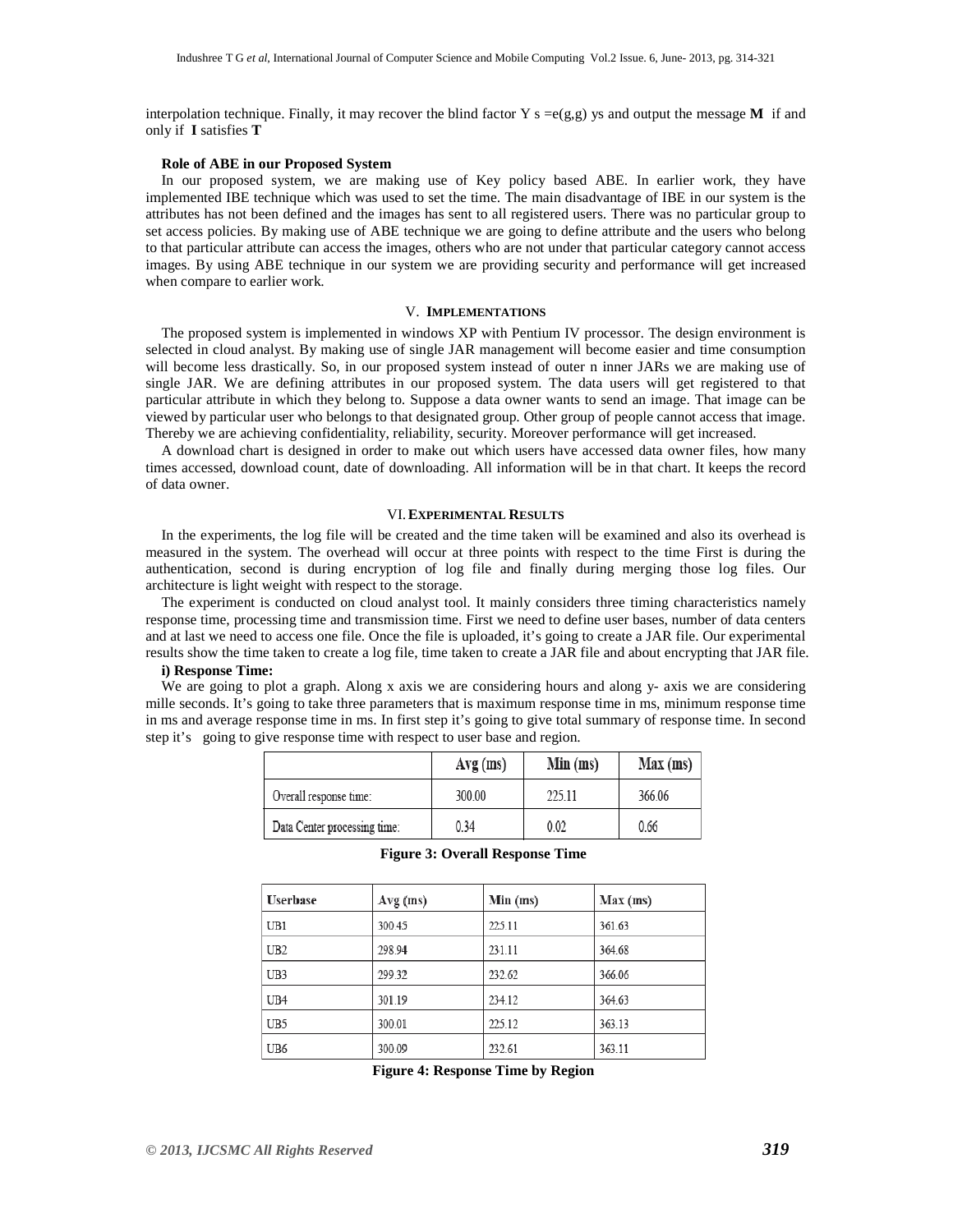#### **ii) Processing and Transmission Time**

According to individual user base it's going to calculate response time, processing time, transmission time and it also gives the cost of virtual machine, total data transmission of each data center and finally it will give the total cost of data centre.



| Data Center | VM Cost \$ | <b>Data Transfer</b><br>Cost \$ | Total \$ |
|-------------|------------|---------------------------------|----------|
| DC1         | 0.50       | 0.38                            | 0.89     |

**Figure 7: Total Cost of Individual Data Center** 

#### VII. **CONCLUSION AND FUTURE WORK**

We have proposed an ABE technique and generation of single JAR. By proposing ABE technique the data is secured, cannot be outsourced. we have also achieved scalability, reliability and confidentiality to the users data. By the generation of single JAR time is consumed and management of cloud environment will be easier. Their won't be any leakage of data. By providing time and date to our file, we can control huge number of data being accessing. In future work we would like to add some security algorithms to check the correctness of the images.

As a future work we would like to account the user photographs in social networking websites (Face book, Linked-in). Our method log record generation can be used to see the users who have accessed our photographs which we have uploaded.

#### **REFERENCES**

- [1] S. Pearson and A. Charlesworth, "Accountability as a Way Forward for Privacy Protection in the Cloud," Proc. First Int'l Conf. Cloud Computing, 2009.
- [2] S. Pearson, Y. Shen, and M. Mowbray, "A Privacy Manager for Cloud Computing," Proc. Int'l Conf. Cloud Computing (CloudCom),pp. 90-106, 2009.
- [3] X. Feng, Z. Ni, Z. Shao, and Y. Guo, "An Open Framework for Foundational Proof-Carrying Code," Proc. ACM SIGPLAN Int'l Workshop Types in Languages Design and Implementation, pp. 67-78, 2007.
- [4] Attribute-Based Encryption for Fine-Grained Access Control of Encrypted Data Vipul Goyal¤ Omkant Pandeyy Amit Sahaiz Brent Waters
- [5] B. Chun and A.C. Bavier, "Decentralized Trust Management and Accountability in Federated Systems," Proc. Ann. Hawaii Int'l Conf. System Sciences (HICSS), 2004.
- [6] Y. Chen et al., "Oblivious Hashing: A Stealthy Software Integrity Verification Primitive," Proc. Int'l Workshop Information Hiding, F. Petitcolas, ed., pp. 400-414, 2003.
- [7] Squicciarini, S. Sundareswaran, and D. Lin, "Preventing Information Leakage from Indexing in the Cloud," Proc. IEEE Int'l Conf. Cloud Computing, 2010.